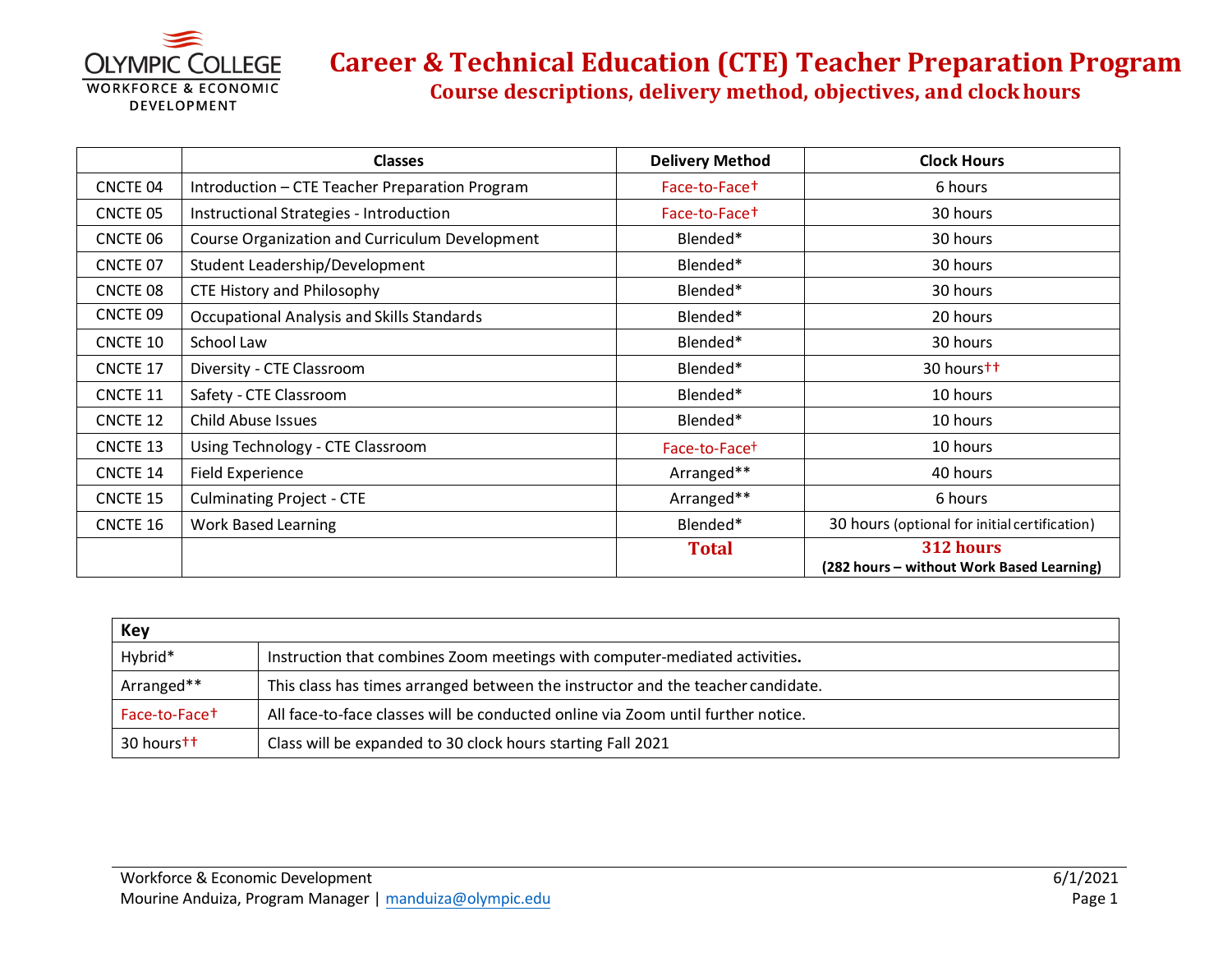

# **CNCTE 04 Introduction – CTE Teacher Preparation Education**

#### **Face-to-Face 6 clock hours**

This first course in a series of Career Technical Education (CTE) courses provides participants the opportunity to hear and learn first-hand the process of transitioning from business/industry to the CTE classroom/laboratory in a high school/skills center setting. The process for certified teachers to add a CTE endorsement will also be reviewed. Certification requirements from the Office of the Superintendent of Public Instruction (OSPI) will be reviewed and explained. Participants will begin developing a professional portfolio to complement a school district's evaluation process and to meet certification requirements: documented work hours, finger printing, background check, basic skills assessment.

Three audiences participate in the program:

- 1. Individuals transitioning from business/industry seeking to teach CTE in a classroom/laboratory grades 7-12.
- 2. Current teachers holding conditional CTE certificates who need to add the CTE endorsement.
- 3. Certified teachers who need to add a specific CTE endorsement.

- Articulate components and requirements of the Career Technical Education (CTE) Teacher Preparation Program at Olympic College.
- Explain the role of local and state agencies in preparing CTE Teachers:
	- o Office of Superintendent of Public Instruction (OSPI)
	- o Professional Educators Standards Board (PESB)
	- o Olympic College
	- o Local School Districts and school boards
- Navigate the Office of Superintendent of Public Instruction (OSPI) website to find current information on programs and the certification process.
- Identify at least two distinctive elements of CTE courses and programs.
- Decipher commonly used educational acronyms. (See list on CTE Teacher Preparation website.)
- Initiate development of a professional portfolio as an integral part of a district's evaluation process, OSPI certification and your culminating project. Suggested contents:
	- o Writing samples from your courses.
	- o State forms to verify competencies required by OSPI for certification.
		- Worksite Learning Course Completion Form 4075W
		- Specific Safety Documentation Form 4075S
		- Child Abuse Issues Verification Course Completion Form 4020G
	- o Verification of Work Experience Form 4075V
	- o Lesson Plans.
	- o Presentations from your courses.
	- o Basic Skills Assessment documentation.
- Attain official admittance into the CTE Teacher Preparation Program as required by the Professional Educator Standards Board (PESB)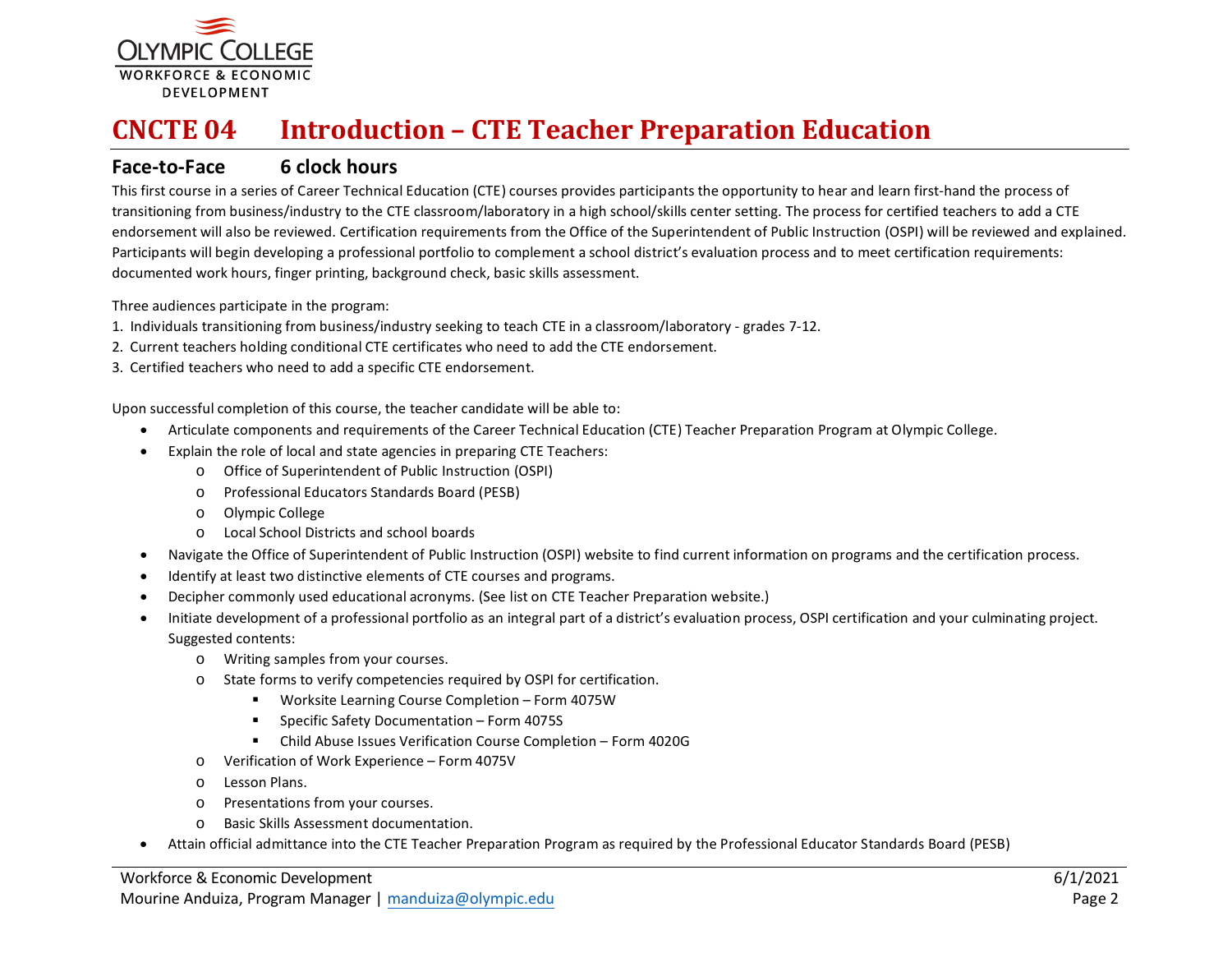

# **CNCTE 05 Instructional Strategies - Introduction**

### **Face-to-Face 30 clock hours**

This course provides tools and strategies for effective teaching and learning in a career and technical education classroom or lab setting. Students will learn the framework for designing lessons that personalize instruction and connect content to relevant life experiences and career opportunities. The teacher will intentionally use standards- based planning to prepare students for entry level employment, post-secondary articulation and/or industry certification. The course will use technology to enhance learning.

- Complete a self -survey of the characteristics recognized as being desirable in effective career/technical education teachers.
- Create a plan to develop appropriate elements of classroom culture, considering mutual respect, a community of support and acceptance of individual differences
- Be aware of the signs of child abuse and understand the procedure for reporting suspected child abuse in accordance with school policies.
- Describe elements of level 3 and 4 classroom design, based on the appropriate TPEP Framework. Include design elements for an on-line classroom set up. Address working safely and productively with para educators
- Use knowledge of learners' style and rate to plan differentiated lessons to meet student needs for intervention/enrichment.
- Use an understanding of elements of a cognitive taxonomy such as Blooms or Webb's Depth of Knowledge, and the essential characteristics of the cognitive, affective and psychomotor domains of learning to plan for writing whole class and small group Student Growth Goals
- Identify CTE course frameworks/standards and state their relationship to academic standards and lesson planning and 21st Century Skills.
- Use of principles of learning to plan and teach a model lesson
- Use the essential elements of lesson design to create a model lesson plan
- Give examples of when to use formative and summative assessment to enhance student learning. Model the use of a rubric as opposed to a checklist
- Develop and teach a lesson plan for a job-skill demonstration using the identified instructional design process
- Analyze mini teaching demonstrations of self and classmates using a rubric
- Acknowledge the first people who inhabited the regions where class members currently live and teach. Acknowledge, plan for, and honor cultural differences exhibited by students who identify as native.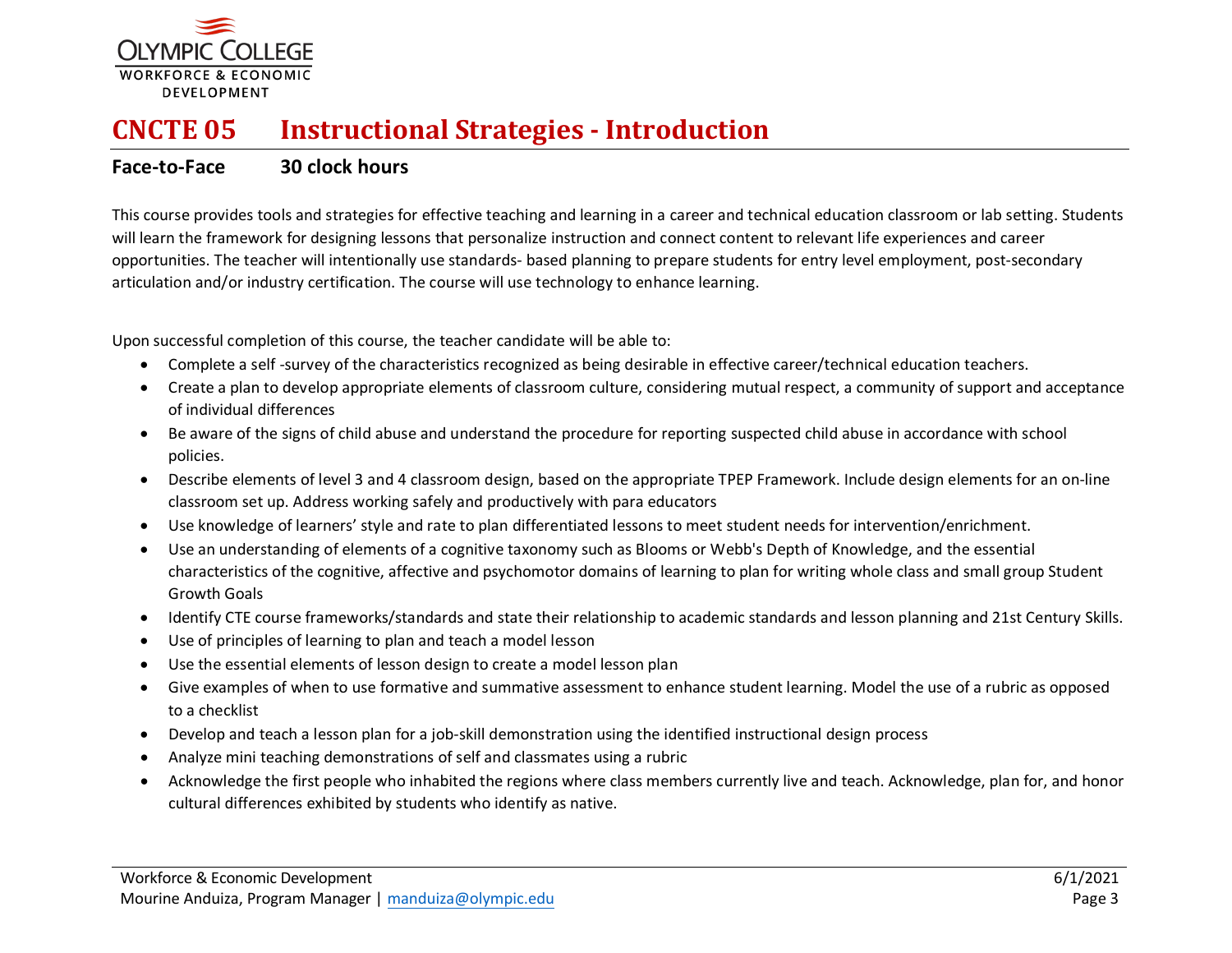

# **CNCTE 06 Course Organization and Curriculum Development**

### **Blended 30 clock hours**

Participants will acquire foundational knowledge on how a CTE course is developed, to include: analysis and identification of industry skills standards, program of study, equivalency credits and a course syllabus in a high school/skills center. Participants will demonstrate essential skills of navigating the OSPI website to develop a curriculum framework in their program area including knowledge and application of CTE State Standards, CIP Codes, career clusters, the CTE Program Approval process and the role/function of advisory committees along with how to work effectively with such volunteer groups.

- Describe the occupational analysis process and how it relates to course content.
- Describe and review Industry Skill Standards as related to course development.
- Identify and describe the components of a Program of Study (POS) and Dual Credit (college credit provided to students from courses articulated with college).
- Review the components in developing a program/course following the Office of Superintendent of Public Instruction (OSPI) including CTE program standards.
- Describe the role of equivalency credit in the high school curriculum to meet graduation requirements.
- Develop an OSPI curriculum framework to include CIP codes, career clusters, contact hours, performance assessments, performance expectations and alignment with Common Core Standards and 21st Century Skills for a minimum of three standards.
- Describe and develop a course syllabus.
- Attend an advisory committee meeting and document the experience.
- Describe the teacher's role related to Para-educators.
- Awareness of teacher's role related to Since Time Immemorial (STI).
- Explain the importance of Social Emotional Learning and discuss the teacher's responsibility to recognize signs of emotional or behavioral distress in students and appropriately refer students for assistance and support related to Social Emotional Learning (SEL).
- Describe the teacher's role related to Teacher Evaluation Program (TPEP).
- Identify in writing, responsibilities of educators to report abuse and/or provide assistance to students who are victims of abuse.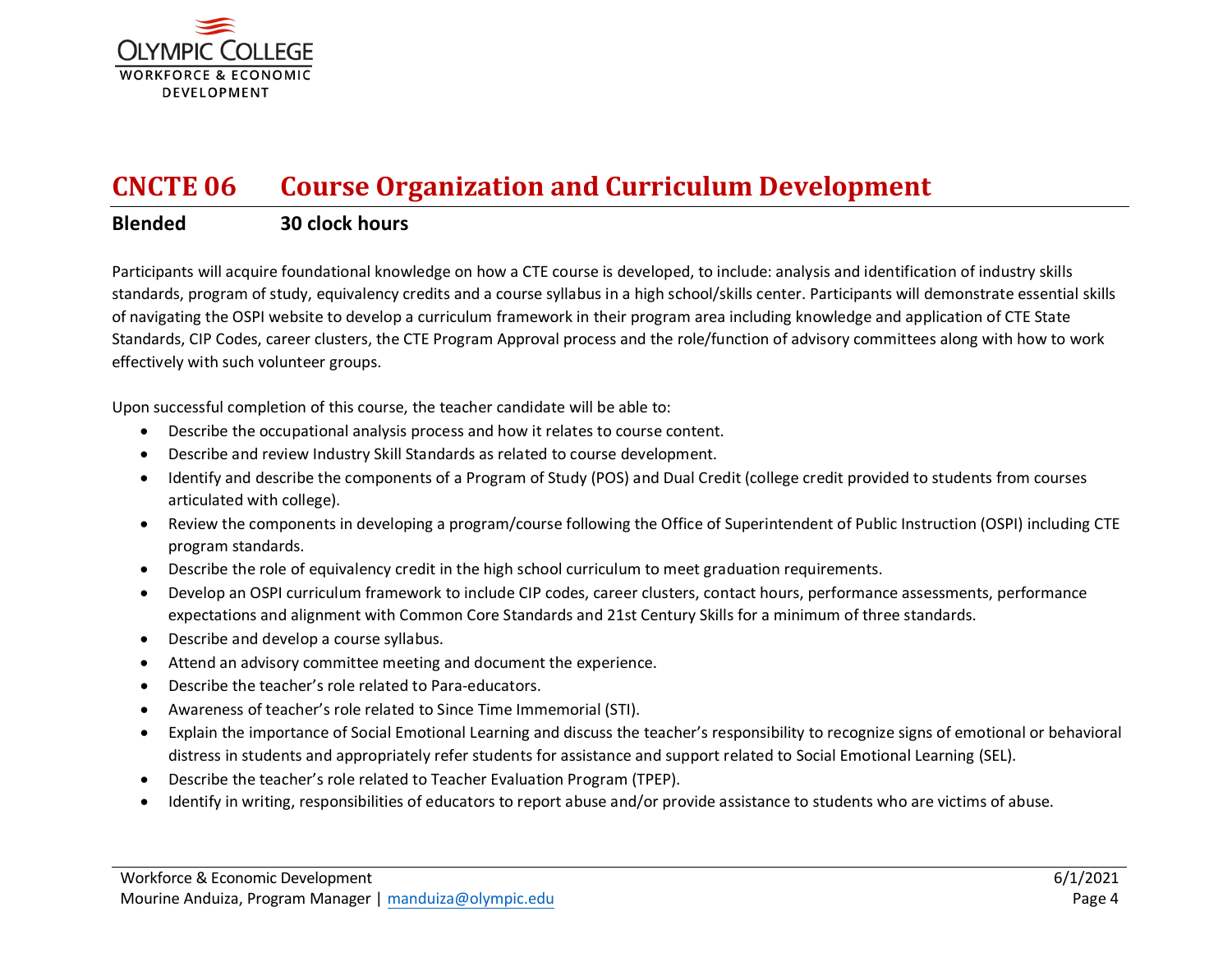

# **CNCTE 07 Student Leadership/Development**

### **Blended 30 clock hours**

This blended delivery course focuses on the required CTE student participation in a Career Technical Student Organization (CTSO) or appropriate extended leadership activities within CTE classes. Current research on adolescent brain development and the corresponding relationship to teaching and learning will be reviewed along with the Social Emotional Learning Standards and how the integration into student leadership curriculum development. In addition, participants will become familiar with all existing CTE youth organizations, the state advisor and contact process, and the 21st Century Skills component of course frameworks.

- Describe and identify adolescent brain development as related to teaching and learning.
- Identify the Social Emotional Learning state standards and integrate those standards into student leadership curriculum.
- Describe the instructor's role as it pertains to para educators and student leadership development.
- Describe the instructor's role as it pertains to the roles and responsibilities related to child abuse.
- Develop awareness of the teacher's role as related to Since Time Immemorial and where it may be integrated into the leadership curriculum.
- Name and describe all CTE youth organizations, the state advisor and contact process.
- Participate in six (6) hours of CTSO activities at the local/regional or state level document by sign-off from a CTE director.
- Prepare two (2) lesson plans that include age appropriate leadership activities for all students.
- Complete the 21st Century Skills Leadership Template required by OSPI as a part of course frameworks.
- Create a public service announcement (PSA) to encourage student membership in your CTSO that prepares students for leadership in the workforce locally, nationally and globally.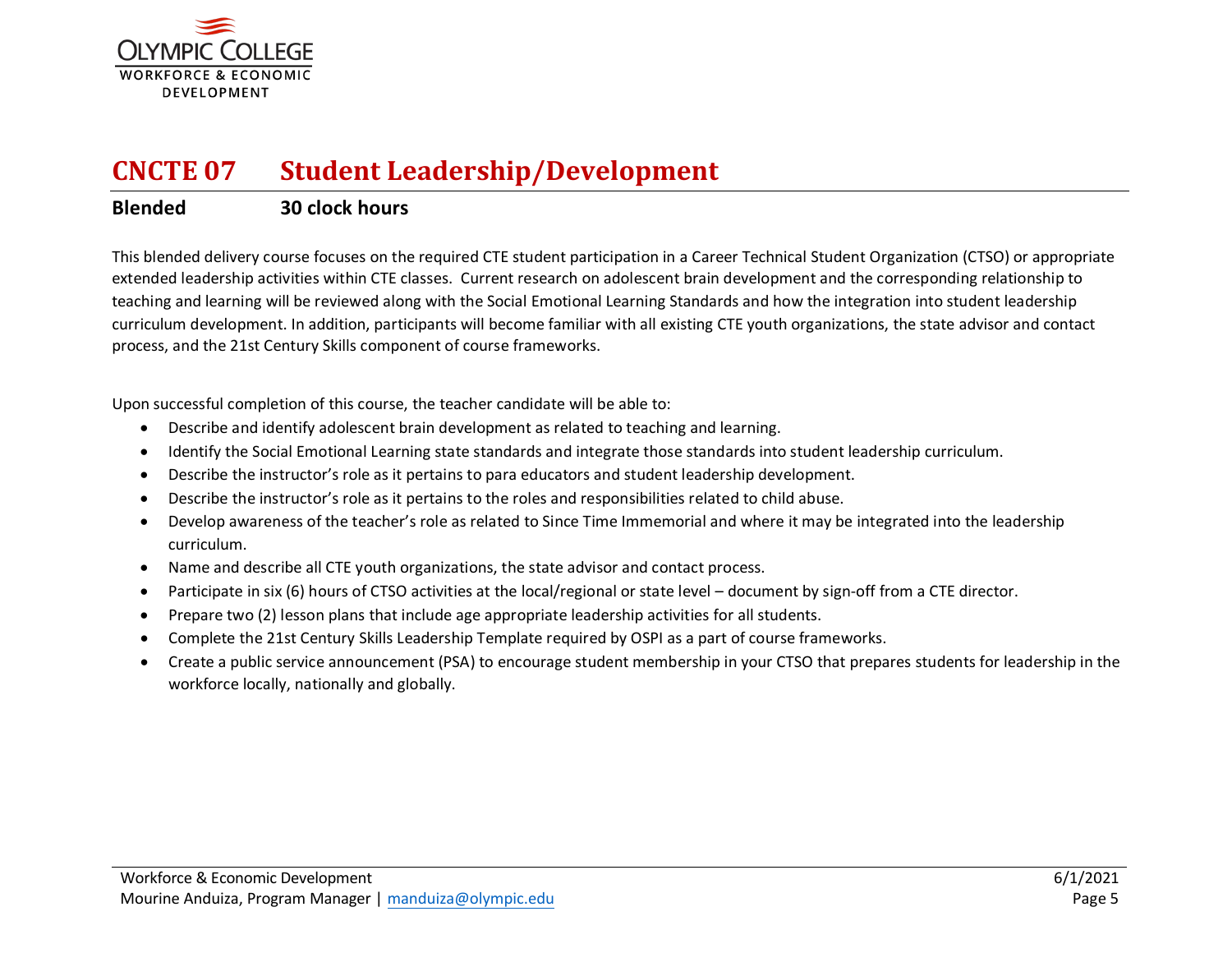

## **CNCTE 08 CTE History and Philosophy**

#### **Blended 30 clock hours**

This course explores the historical foundations on which today's Career and Technical Education (CTE) principles and philosophies are built, from pre-and early 1900's when it was called 'vocational education.' It also looks at key vocational education leaders such as Charles Prosser and Carl Perkins, societal influences, national and state legislative and funding issues, Smith-Hughes Act and the Carl Perkins acts as well as current initiatives.

- **Design** a document that highlights key historical events and key philosophies that led to the development of modern-day Career and Technical Education.
- **Review** and explain past and present federal and state educational legislation and discuss their influence on the funding of CTE.
- **Assess** and discuss the relationships between Prosser's Theorems and current CTE standards and practices.
- **Evaluate** and discuss the role of *Common Core State Standards* in education.
- **Evaluate** the *21st Century Skills* and **discuss** why CTE teachers are required to incorporate them in lesson planning.
- **Write** a personal philosophy statement of CTE and workforce education which will be included in a professional portfolio.
- **Summarize** *Since Time Immemorial* legislation and **speculate** how they might partner with a tribe.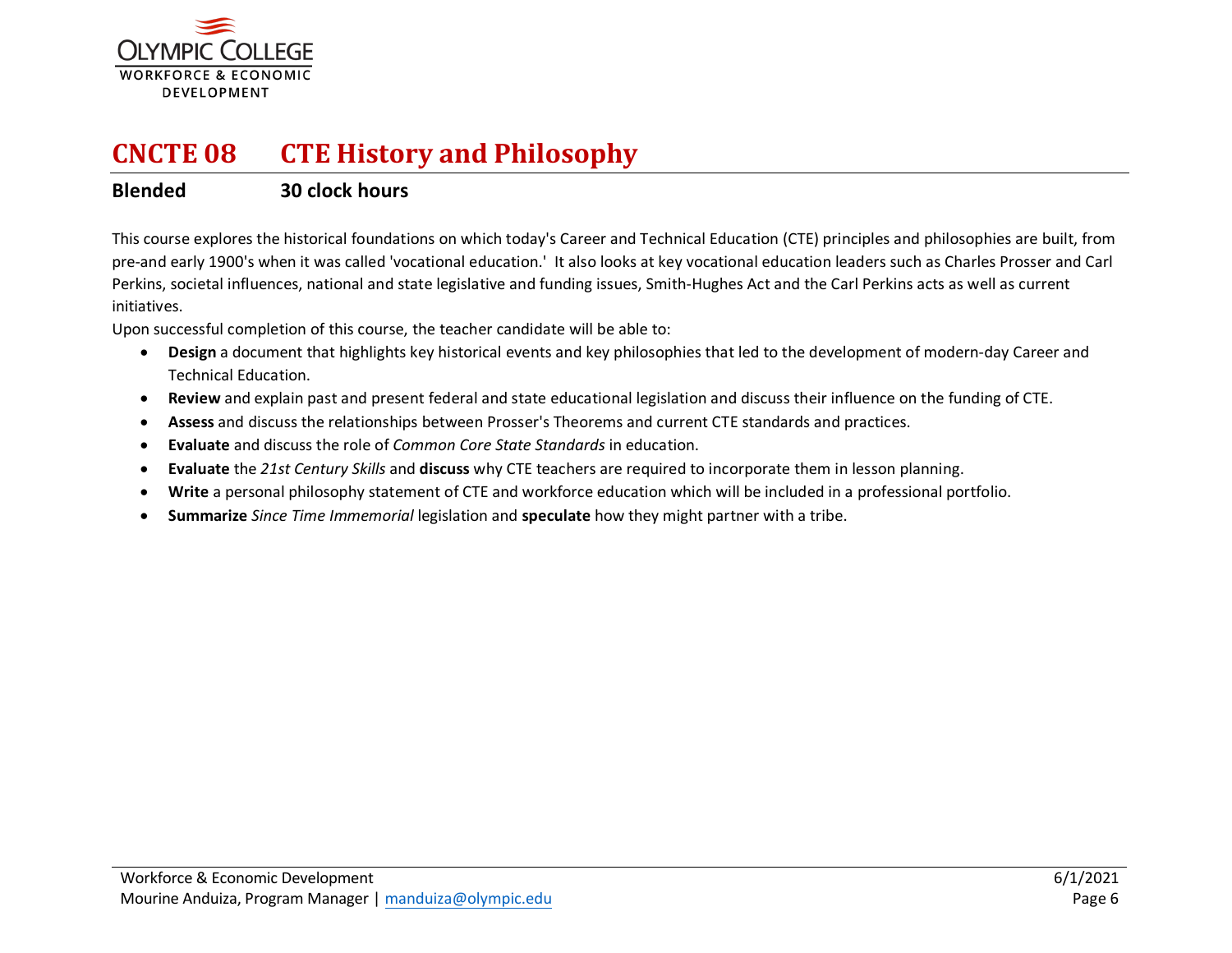

## **CNCTE 09 Occupational Analysis and Skills Standards**

### **Blended 20 clock hours**

Examine current labor market information and skills standards for program development and student's programs of study leading to certification. Discover resources and tools for classroom use to investigate and research information related to career connections matching student's interests and attitudes.

- Differentiate between a job and a career.
- Define career clusters and job classifications.
- Analyze current labor market trends and determine the effect on career connections and program development.
- Develop skills to assist students to analyze an occupation based on the student interests and skills.
- Articulate the role of a school guidance and/or career counselor as related to CTE based on an interview with a counselor
- Become familiar with the resources available through a Work Source Office.
- Investigate Skills Standards relationship to specific program areas
- Become familiar with resources for career exploration
- Identify resources on the WEB for job and career searches
- Identify the 4 C's
- Differentiate between soft and hard skills
- Identify 21st Century Skills and articulate the effect on preparing students to enter the workforce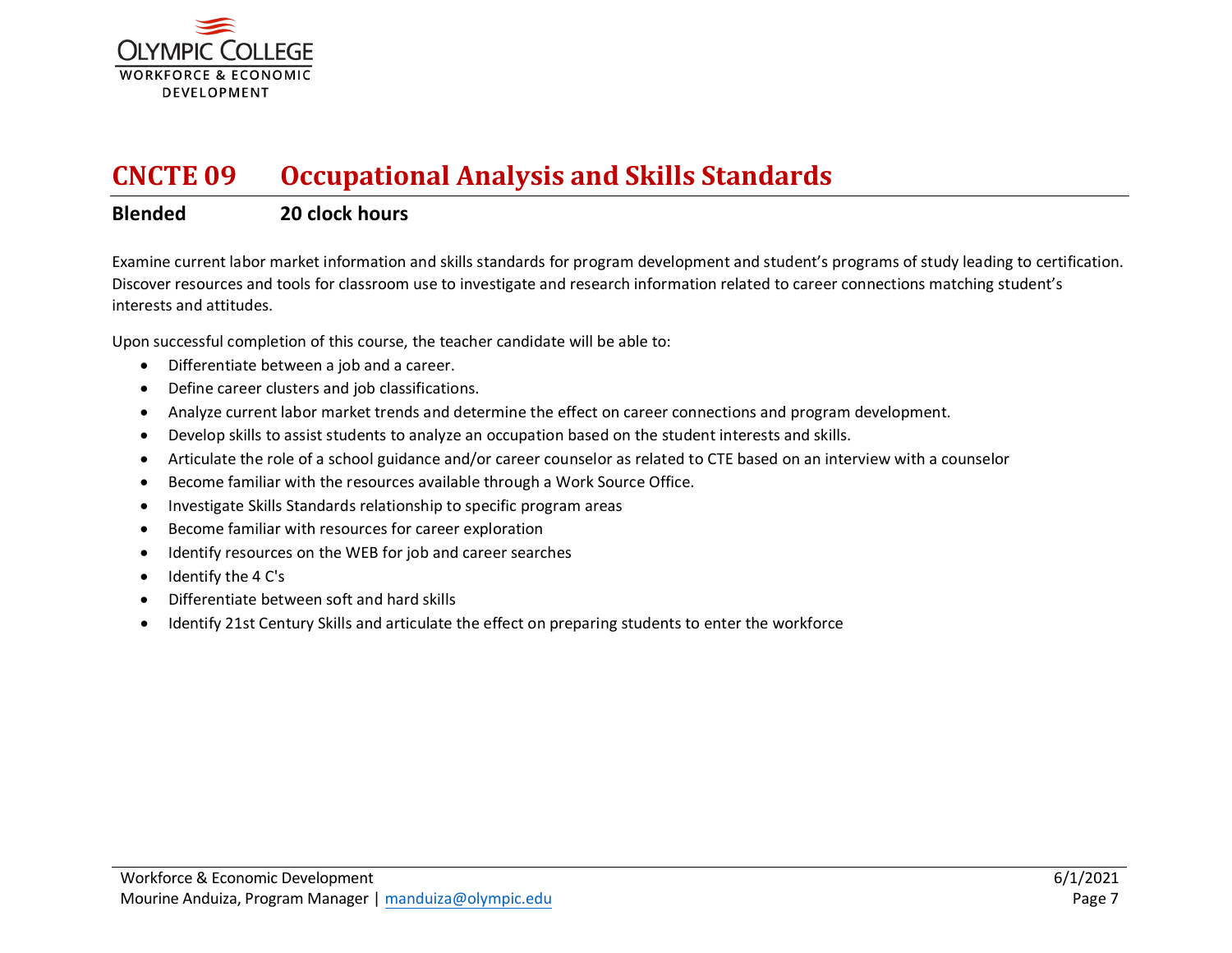

### **CNCTE 11 Safety - CTE Classroom**

### **Blended 10 clock hours**

This course emphasizes the establishment and maintenance of a safe learning environment and the ability to teach safety skills in a career technical environment—classroom and shop. Participants will be introduced to resources available from OSPI, the Department of Labor and other local/state/federal private and public agencies.

- Demonstrate knowledge and application of appropriate safety standards to establish and enforce industry standards appropriate to a safe learning environment—classroom or laboratory.
- Write safety guidelines appropriate for posting in the classroom and including in the course syllabus.
- Initiate process of obtaining resources from varied agencies and labor unions.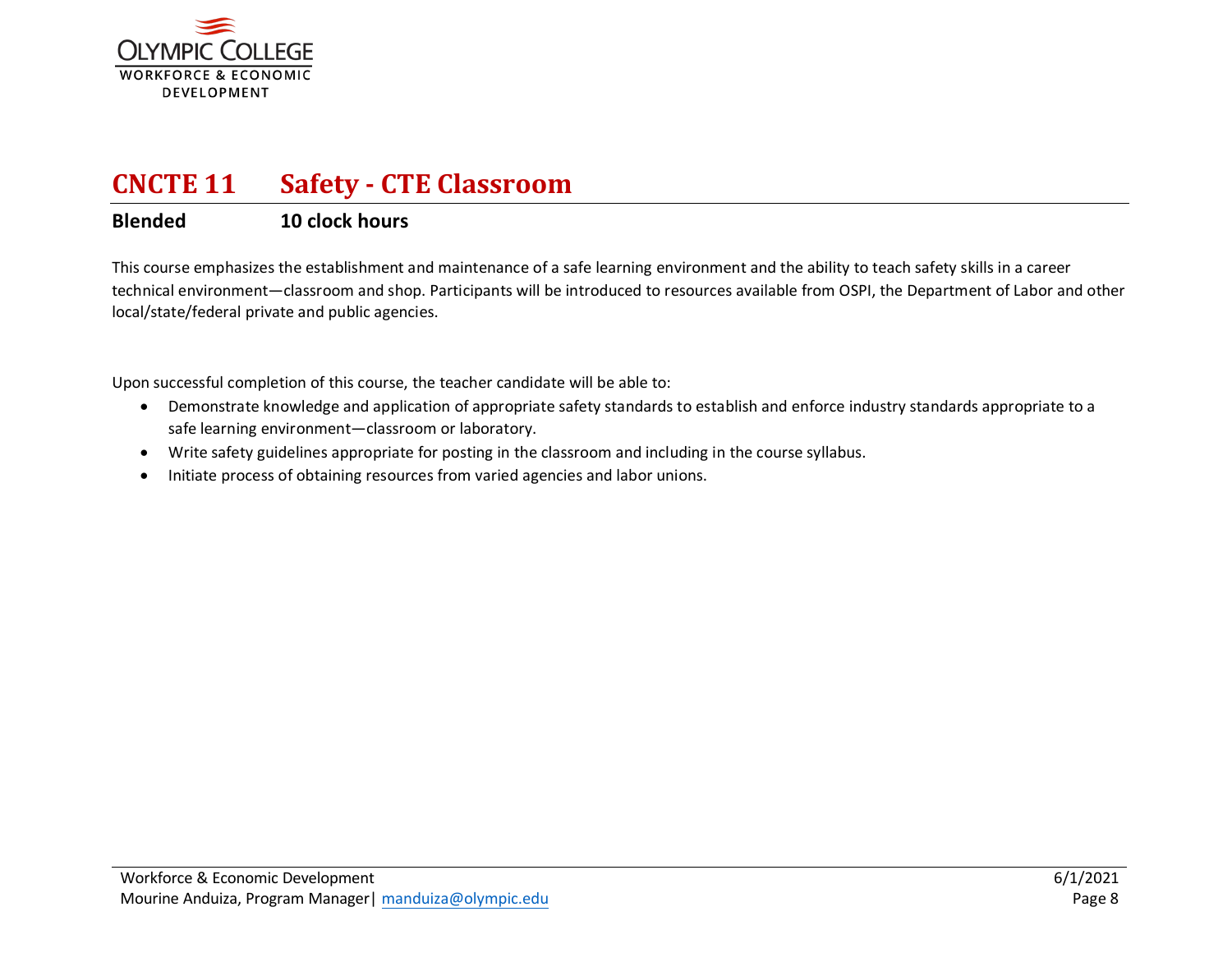

## **CNCTE 10 School Law**

### **Blended 30 clock hours**

This course is about the law that affects what goes on in classrooms and schools every day. You will be introduced to the basic legal framework found within the public-school system pertaining to students, employees, and parents.

By understanding attendance, FERPA, students with special needs, student discipline, student rights and free speech, local, state and federal statutory rights of students and teachers, and collective bargaining, you will gain a broad understanding of the diverse school population.

- Describe the structure of the court system as it relates to litigation schools may be involved with.
- Describe the process through the State Supreme Court and the US Supreme Court; what kinds of cases usually go to each.
- Identify a minimum of three resources that a teacher may check, in order to get information pertaining to school law.
- Define negligence and torts and discuss the basis for a tort.
- Identify common risk areas that might lead to a lawsuit.
- Identify and discuss key components of FERPA, providing examples that might be considered a breach of FERPA laws.
- Discuss the responsibilities of the school staff, student, and parent/guardian, under the HIB laws (Harassment, Intimidation, and Bullying).
- Research court cases that relate to Student Rights and/or Discipline; be able to discuss the results of the case, how did the courts rule and why?
- Through individual research, students will create their own Students with Disabilities Resource guide, paying specific attention to State and Federal laws around SPED.
- Explain the importance of Social Emotional Learning and discuss the teacher's responsibility to recognize signs of emotional or behavioral distress in students and appropriately refer students for assistance and support related to Social Emotional Learning (SEL).
- Familiarize themselves with their own district's Collective Bargaining Agreement and be prepared to discuss key elements that are of interest to them. Describe the teacher's role related to Teacher Evaluation Program (TPEP).
- Describe recent legislation around School attendance, including the process their district has in place for holding a Community Truancy Board.
- Analyze the important role that a para educator will have in your classroom. Discuss the types of activities they will do and the teacher's role in directing, supervising, and evaluating Para educators.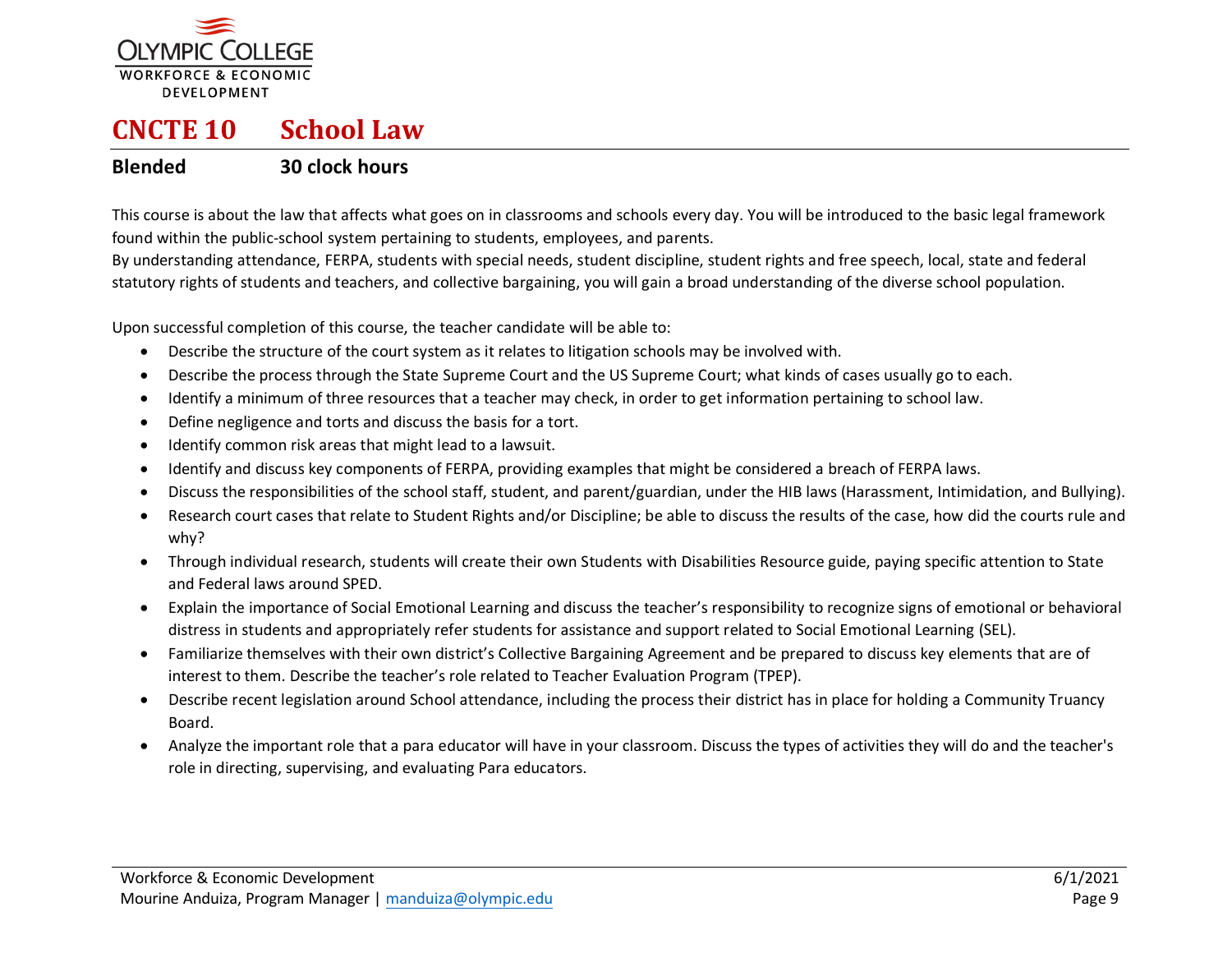

### **CNCTE 17 Diversity - CTE Classroom**

#### **Blended 30 clock hours**

Teacher candidates will examine diversity issues (e.g., race, culture, gender, socio-economic factors, intellectual and physical capabilities) as well as their own beliefs & practices in order to create a learning environment in which all students feel welcomed, safe, and respected.

- Develop a personal definition of diversity and explain how that definition has or will affect their teaching and their students' learning.
- Articulate how they create or will create an inclusive learning atmosphere in which all students will feel welcome and engaged in learning.
- Discuss how their philosophy of education incorporates beliefs about creating an inclusive learning classroom.
- Formulate a lesson plan that incorporates multiple intelligences /learning styles and identify those MI's/learning styles.
- Select and report on at least one current educational leader whose expertise is in the field of diversity or a related area.
- Identify basic Special Education terminology and demonstrate a basic working knowledge and understanding of Special Education laws/terms, educational services and instructional responsibilities.
- Articulate their beliefs about how standards impact or influence teachers' expectations for special education students.
- Create a lesson plan that demonstrates scaffolding and/or differentiating instruction OR analyze a given article or video clip about scaffolding and/or differentiating instruction.
- Create a current diversity profile (number of students on free or reduced lunch, percentage of students having IEP's, ethnicity and gender breakdown, etc.) of a WA middle or high school or a WA school district and discuss how this information is helpful to teachers.
- Analyze and report on Since Time Immemorial curriculum, history and legislation and formulate one or more ideas about how they might partner with a tribe.
- Explain how meeting the diverse needs of students fits in with WA State's current teacher evaluation system (TPEP).
- Explain the importance of the State's Cultural Competency Standards and why knowledge of them is important.
- Evaluate and discuss the main tenants and importance of Social Emotional Learning.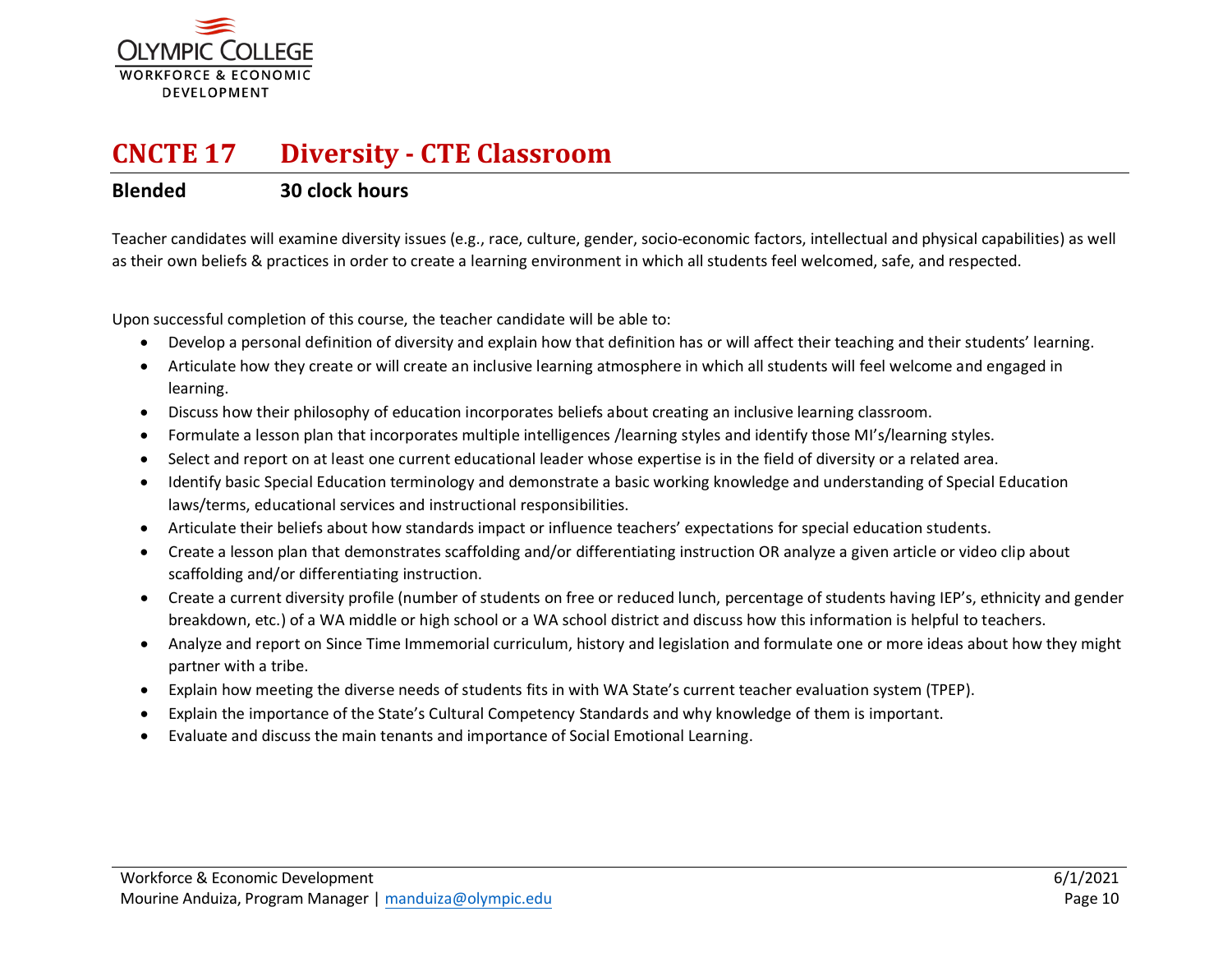

### **CNCTE 12 Child Abuse Issues**

### **Blended 10 clock hours**

Participants will learn the basics of child abuse and/or neglect reporting: physical abuse, neglect, sexual abuse, medical neglect, emotional neglect/abuse, sexual exploitation and other forms of mistreatment and their effects on the child.

- Analyze the skill standards relating to recognition, initial screening, and response to emotional or behavioral distress in students. This includes indicators of possible substance abuse, violence, and substance abuse.
- Research the issue of commercial sexual abuse and sexual exploitation of a minor
- Research the effects of trauma and its impact on student learning, as well as, the importance of holistically addressing the whole child.
- Identify in writing, responsibilities of educators to report abuse and/or provide assistance to students who are victims of abuse.
- Explain the importance of Social Emotional Learning (SEL). Discuss the teacher's responsibility to recognize signs of emotional or behavioral distress in students and appropriately refer students for assistance and support related to Social Emotional Learning.
- Identify signs of abuse, to include physical, emotional, sexual, neglect and substance abuse.
- Describe the impact of all types of abuse on the behavior and learning abilities of students and provide an example of methods you may use to teach students about identifying and preventing abuse.
- Awareness of teacher's role related to Since Time Immemorial (STI): Tribal Sovereignty in Washington State.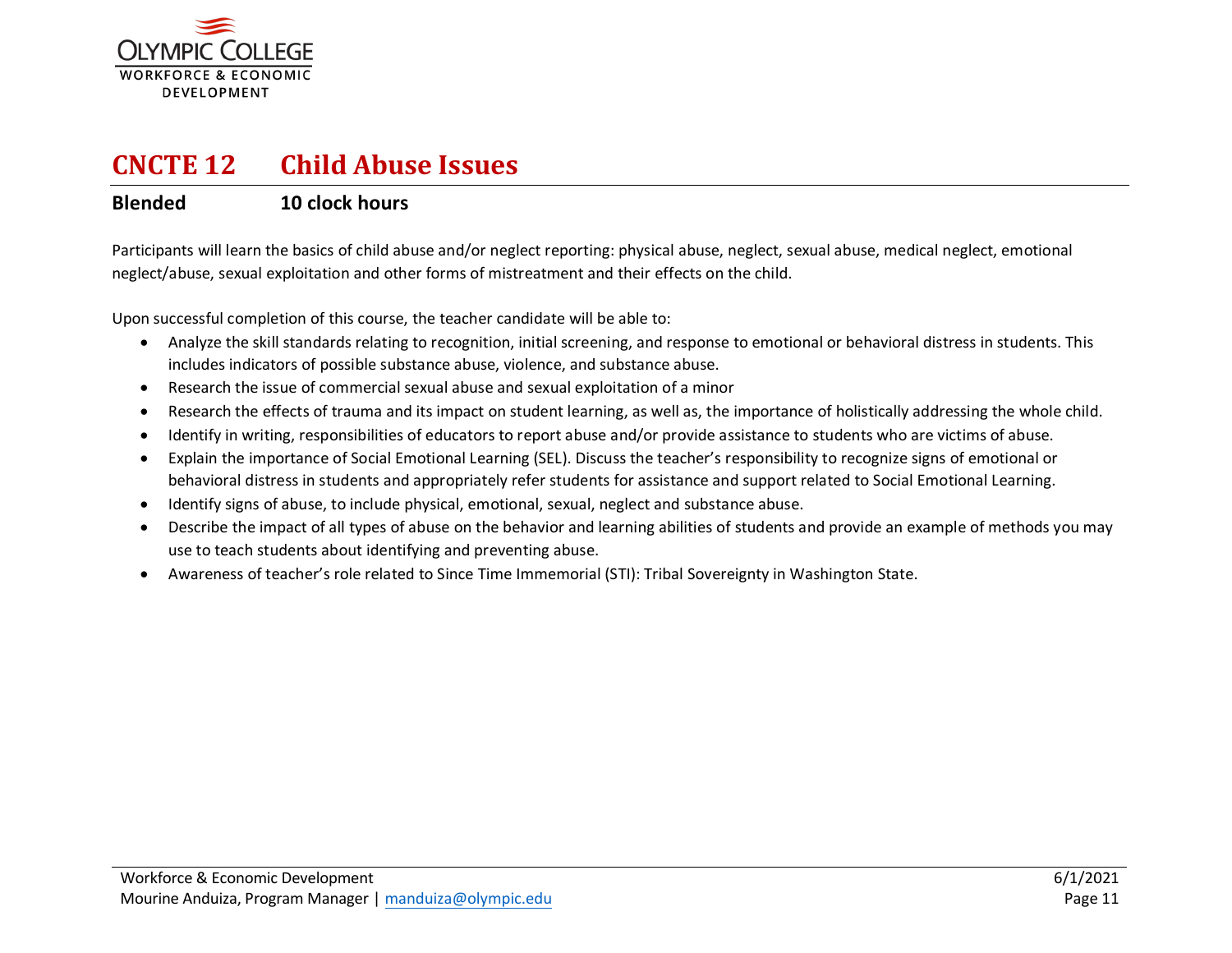

## **CNCTE 13 Using Technology in the Classroom**

### **Face-to-Face 10 clock hours**

Using a teaching station equipped with a computer, input devices and projectors, participants will learn basic knowledge and skills for presenting classroom resources in a professional manner to enhance teaching and student learning.

Upon successful completion of this course, the teacher candidate will be able to:

- Demonstrate the ability to teach lessons using today's technology, including but not limited to GSuite for Education, Office 365 for Education, presentation tools, various video and paper projection systems, and online resources.
- Investigate school policies about social media and instruction
- Explain appropriate and ethical use of technology in teaching and learning

### **CNCTE 14 Field Experience**

### **Arranged 40 clock hours**

Participants will observe, assist and teach under the direction of a certified CTE teacher in their program area.

Note: This course may be waived if recommended by their CTE Director and approved by the Program Administrator at OC.

- Observe and document student learning and teacher behaviors in your V-code program area
- Demonstrate your best teaching on two different occasions (mini units at least 30 minutes in length to a minimum of five students) for an observer who will provide feedback
- Write a reflection paper of this field experience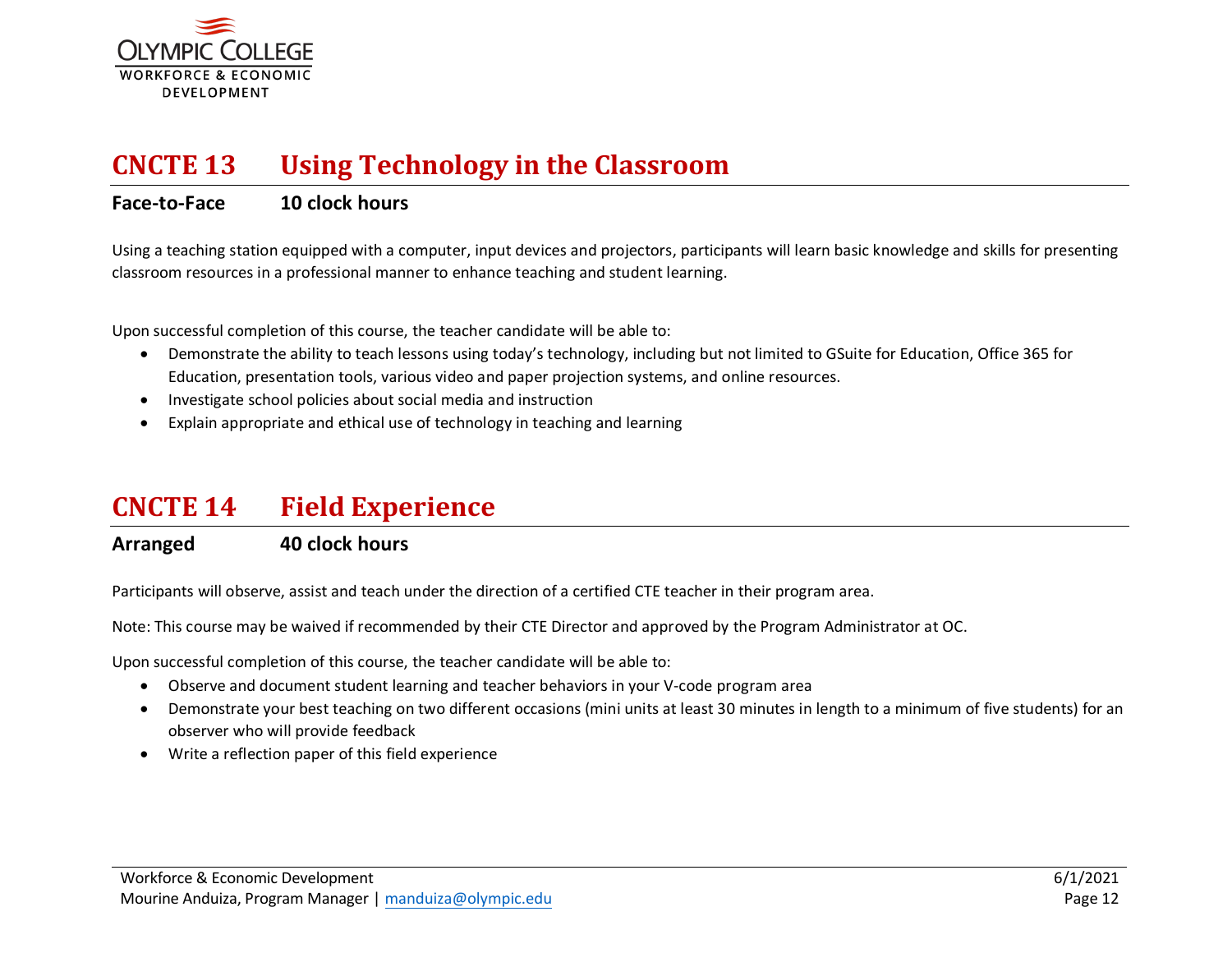

# **CNCTE 15 Culminating Project - CTE**

### **Arranged 6 clock hours**

This culminating course allows the participant to share their process of becoming a certified CTE teacher and to celebrate program completion with others. Participants will review their individual path to CTE certification--occupational experience and key learnings from CTE courses. This course serves as a measure of the teacher candidate's ability to present information about CTE programs to varied audiences.

- Present a portfolio of personal and occupational experiences to an appropriate audience of 2 or more individuals: CTE Directors, general advisory councils, advisory committees, department colleagues, business and industry representatives, etc. (This is my journey to becoming a CTE Teacher----)
- Review and report on goals established in the initial class.
- Share an experience that validated the career change from business/industry to CTE teaching.
- Articulate critical components of CTE in participant's school setting